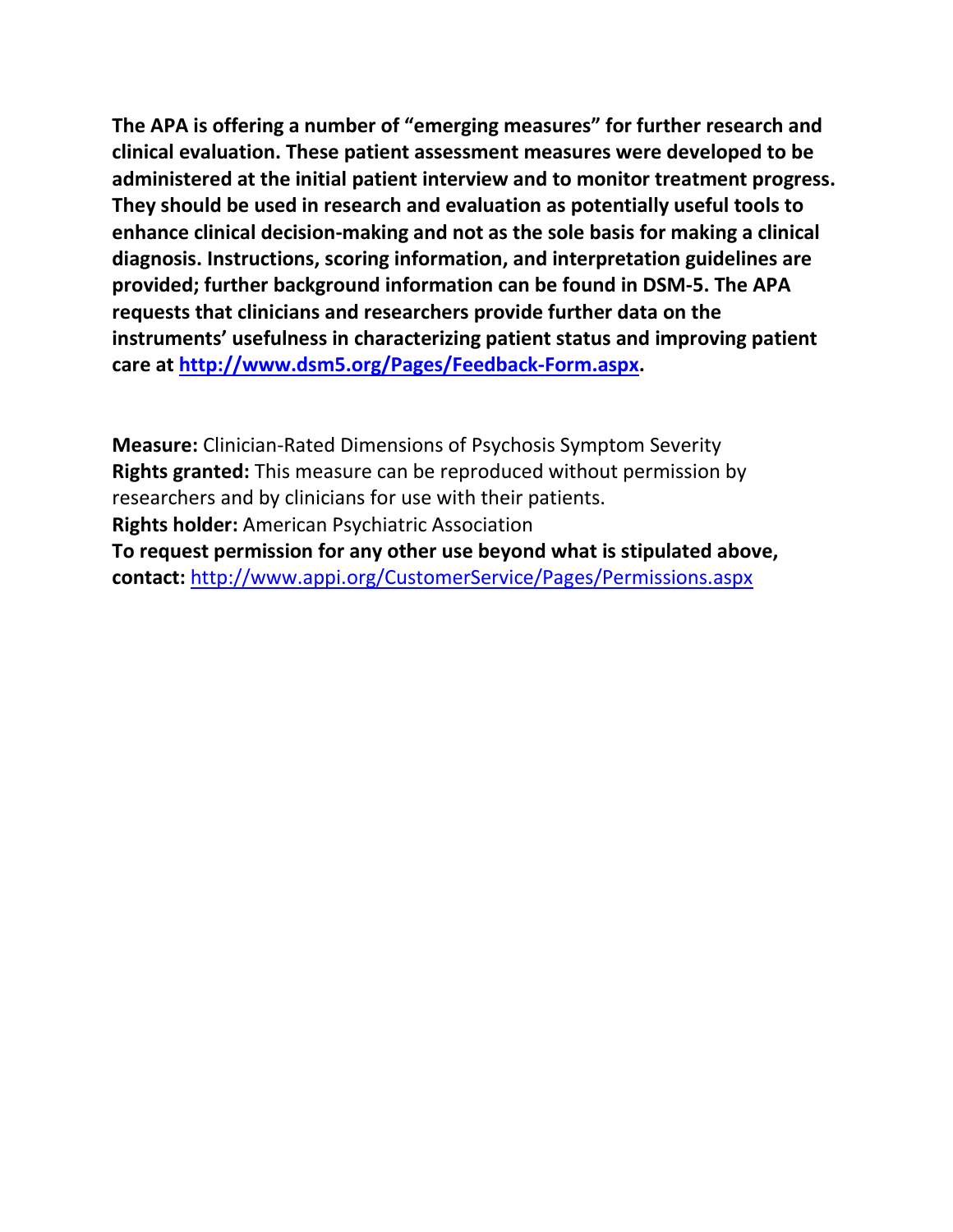## **Clinician-Rated Dimensions of Psychosis Symptom Severity**

**Name:\_\_\_\_\_\_\_\_\_\_\_\_\_\_\_\_\_\_\_\_\_\_\_\_\_\_\_\_\_\_\_\_ Age: \_\_\_\_\_\_\_ Sex: [ ] Male [ ] Female Date:\_\_\_\_\_\_\_\_\_\_\_\_\_\_\_\_**

**Instructions:** Based on all the information you have on the individual and using your clinical judgment, please rate (with checkmark) the presence and severity of the following symptoms as experienced by the individual in the past seven (7) days.

| <b>Domain</b>                                                                      | $\mathbf 0$              | 1                                                                                                                                                                       | $\overline{2}$                                                                                                                                                                                            | 3                                                                                                                                      | 4                                                                                                                                                                              | <b>Score</b> |
|------------------------------------------------------------------------------------|--------------------------|-------------------------------------------------------------------------------------------------------------------------------------------------------------------------|-----------------------------------------------------------------------------------------------------------------------------------------------------------------------------------------------------------|----------------------------------------------------------------------------------------------------------------------------------------|--------------------------------------------------------------------------------------------------------------------------------------------------------------------------------|--------------|
| I. Hallucinations                                                                  | $\Box$ Not<br>present    | $\Box$ Equivocal (severity or<br>duration not sufficient<br>to be considered<br>psychosis)                                                                              | $\Box$ Present, but mild<br>(little pressure to act<br>upon voices, not very<br>bothered by voices)                                                                                                       | $\Box$ Present and moderate<br>(some pressure to<br>respond to voices, or is<br>somewhat bothered by<br>voices)                        | $\Box$ Present and severe<br>(severe pressure to<br>respond to voices, or<br>is very bothered by<br>voices)                                                                    |              |
| II. Delusions                                                                      | $\square$ Not<br>present | $\Box$ Equivocal (severity or<br>duration not sufficient<br>to be considered<br>psychosis)                                                                              | $\Box$ Present, but mild<br>(little pressure to act<br>upon delusional beliefs,<br>not very bothered by<br>beliefs)                                                                                       | $\Box$ Present and moderate<br>(some pressure to act<br>upon beliefs, or is<br>somewhat bothered by<br>beliefs)                        | $\Box$ Present and severe<br>(severe pressure to<br>act upon beliefs, or is<br>very bothered by<br>beliefs)                                                                    |              |
| III. Disorganized<br>speech                                                        | $\square$ Not<br>present | $\Box$ Equivocal (severity or<br>duration not sufficient<br>to be considered<br>disorganization)                                                                        | $\Box$ Present, but mild<br>(some difficulty<br>following speech)                                                                                                                                         | $\Box$ Present and moderate<br>(speech often difficult to<br>follow)                                                                   | $\Box$ Present and severe<br>(speech almost<br>impossible to follow)                                                                                                           |              |
| IV. Abnormal<br>psychomotor<br>behavior                                            | $\square$ Not<br>present | $\Box$ Equivocal (severity or<br>duration not sufficient<br>to be considered<br>abnormal psychomotor<br>behavior)                                                       | $\Box$ Present, but mild<br>(occasional abnormal or<br>bizarre motor behavior<br>or catatonia)                                                                                                            | $\Box$ Present and moderate<br>(frequent abnormal or<br>bizarre motor behavior<br>or catatonia)                                        | $\Box$ Present and severe<br>(abnormal or bizarre<br>motor behavior or<br>catatonia almost<br>constant)                                                                        |              |
| V. Negative<br>symptoms<br>(restricted<br>emotional<br>expression or<br>avolition) | $\Box$ Not<br>present    | $\Box$ Equivocal decrease in<br>facial expressivity,<br>prosody, gestures, or<br>self-initiated behavior                                                                | $\Box$ Present, but mild<br>decrease in facial<br>expressivity, prosody,<br>gestures, or<br>self-initiated behavior                                                                                       | $\Box$ Present and moderate<br>decrease in facial<br>expressivity, prosody,<br>gestures, or self-initiated<br>behavior                 | $\Box$ Present and severe<br>decrease in facial<br>expressivity, prosody,<br>gestures, or<br>self-initiated behavior                                                           |              |
| VI. Impaired<br>cognition                                                          | $\square$ Not<br>present | <b>Equivocal (cognitive</b><br>function not clearly<br>outside the range<br>expected for age or<br>SES; i.e., within 0.5 SD<br>of mean)                                 | $\Box$ Present, but mild<br>(some reduction in<br>cognitive function;<br>below expected for age<br>and SES, 0.5-1 SD from<br>mean)                                                                        | $\Box$ Present and moderate<br>(clear reduction in<br>cognitive function;<br>below expected for age<br>and SES, 1-2 SD from<br>mean)   | $\Box$ Present and severe<br>(severe reduction in<br>cognitive function;<br>below expected for<br>age and SES, > 2 SD<br>from mean)                                            |              |
| VII. Depression                                                                    | $\square$ Not<br>present | $\Box$ Equivocal<br>(occasionally feels sad,<br>down, depressed, or<br>hopeless; concerned<br>about having failed<br>someone or at<br>something but not<br>preoccupied) | Present, but mild<br>(frequent periods of<br>feeling very sad, down,<br>moderately depressed,<br>or hopeless; concerned<br>about having failed<br>someone or at<br>something, with some<br>preoccupation) | Present and moderate<br>(frequent periods of<br>deep depression or<br>hopelessness;<br>preoccupation with guilt,<br>having done wrong) | $\Box$ Present and severe<br>(deeply depressed or<br>hopeless daily;<br>delusional guilt or<br>unreasonable<br>self-reproach grossly<br>out of proportion to<br>circumstances) |              |
| VIII. Mania                                                                        | $\square$ Not<br>present | $\Box$ Equivocal (occasional<br>elevated, expansive, or<br>irritable mood or some<br>restlessness)                                                                      | $\Box$ Present, but mild<br>(frequent periods of<br>somewhat elevated,<br>expansive, or irritable<br>mood or restlessness)                                                                                | $\Box$ Present and moderate<br>(frequent periods of<br>extensively elevated,<br>expansive, or irritable<br>mood or restlessness)       | $\Box$ Present and severe<br>(daily and extensively<br>elevated, expansive,<br>or irritable mood or<br>restlessness)                                                           |              |

*Note.* SD = standard deviation; SES = socioeconomic status.